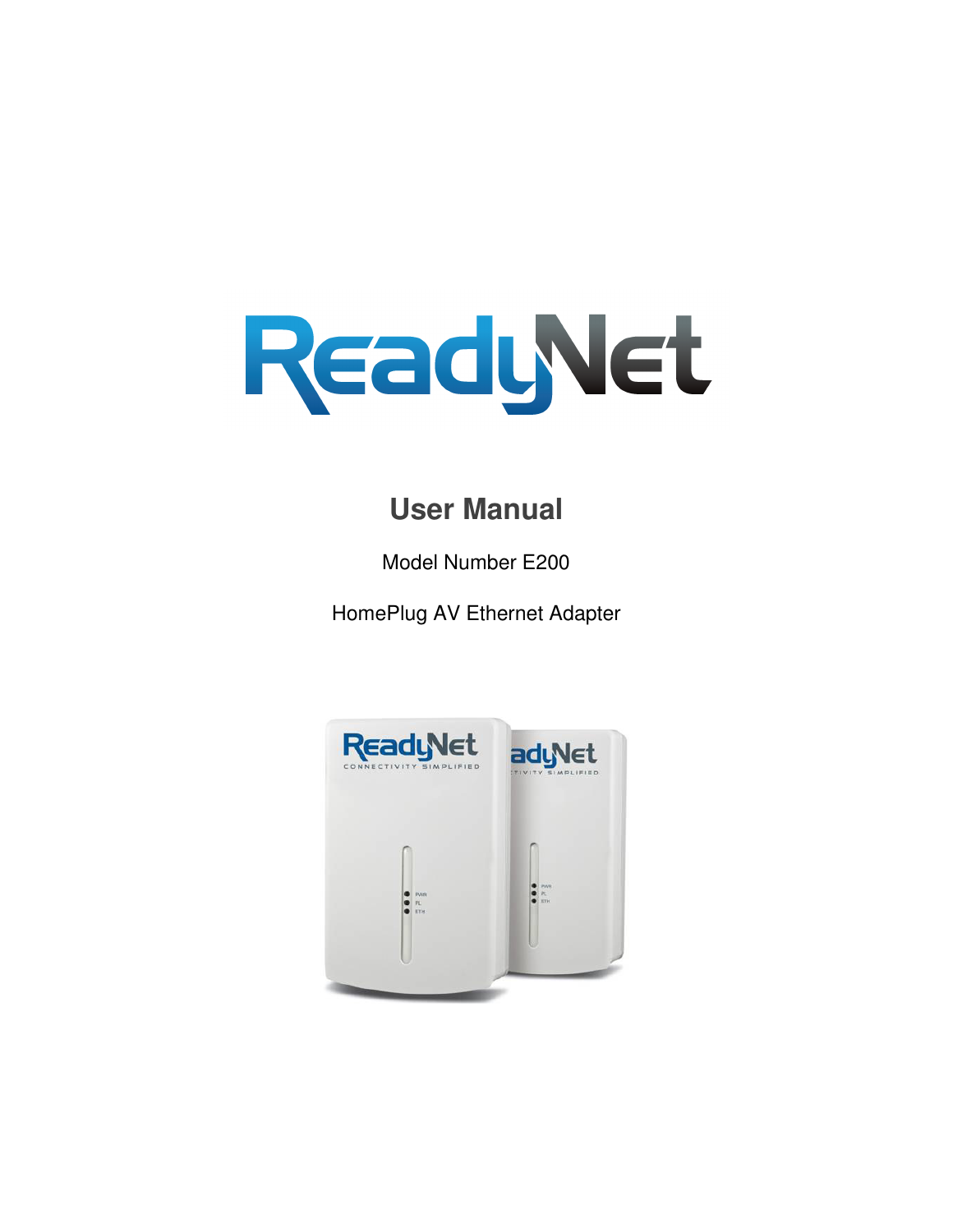## **Table of Contents**

|                | 1.3               |                                                                                           |  |
|----------------|-------------------|-------------------------------------------------------------------------------------------|--|
|                |                   |                                                                                           |  |
|                | 1.4               |                                                                                           |  |
| $\overline{2}$ |                   |                                                                                           |  |
|                | 2.1<br>2.2<br>2.3 | Removing Adapter B from Adapter A & C Network and join with Adapter D & E (Network BDE) 8 |  |
| 3              |                   |                                                                                           |  |
|                |                   |                                                                                           |  |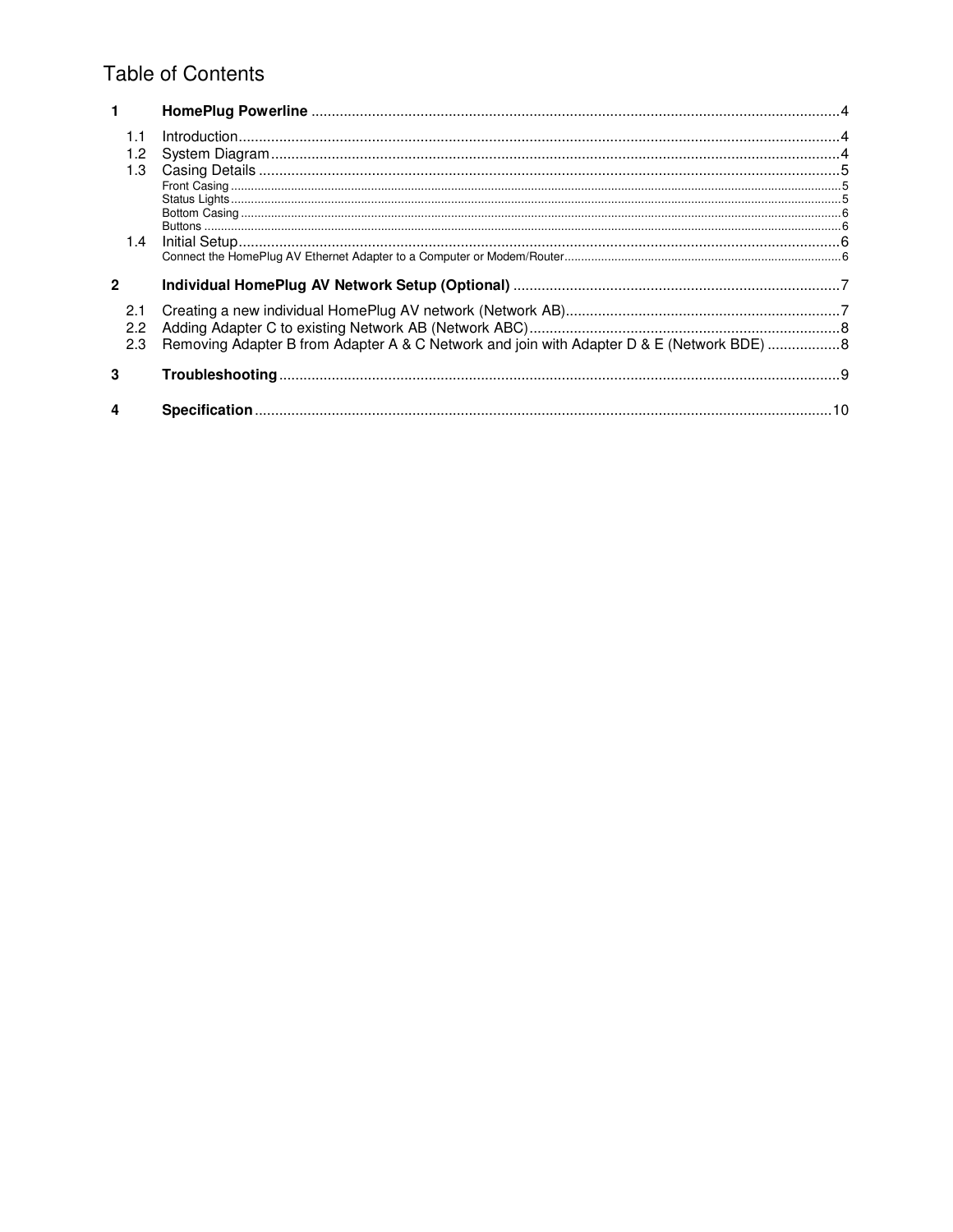## **1 HomePlug Powerline**

HomePlug Powerline is an excellent solution that can be used to extend your network. In the home or small office building, use HomePlug Ethernet Adapters to link multiple locations without the need to run long Ethernet cables. Combined with a broadband DSL/Cable connection, every room with electrical power outlets will have easy access to high-speed Internet connection. With HomePlug AV speed of up to 200Mbps, this easy-to-setup solution can provide fast streaming HD movies, online multiplayer games, and other data intensive activities for today's HD Entertainment Center.

### **1.1 Introduction**

Each HomePlug AV Ethernet Adapter allows you to connect one device that has an Ethernet port to a Powerline network. In operation, the HomePlug AV Ethernet Adapter is completely transparent, and simply passes data between the Ethernet port and the Powerline network. Any Ethernet-enabled device may be connected to the HomePlug AV Ethernet Adapter's Ethernet port.

## **1.2 System Diagram**

Add high-speed Internet access to any room in your home with this HomePlug AV Ethernet Adapter. You can stream HD movies and music, play online multi-player games and much more.

Note: Each HomePlug AV Ethernet Adapter needs to pair with at least one other HomePlug AV compatible device such as this one in order to create a working system.

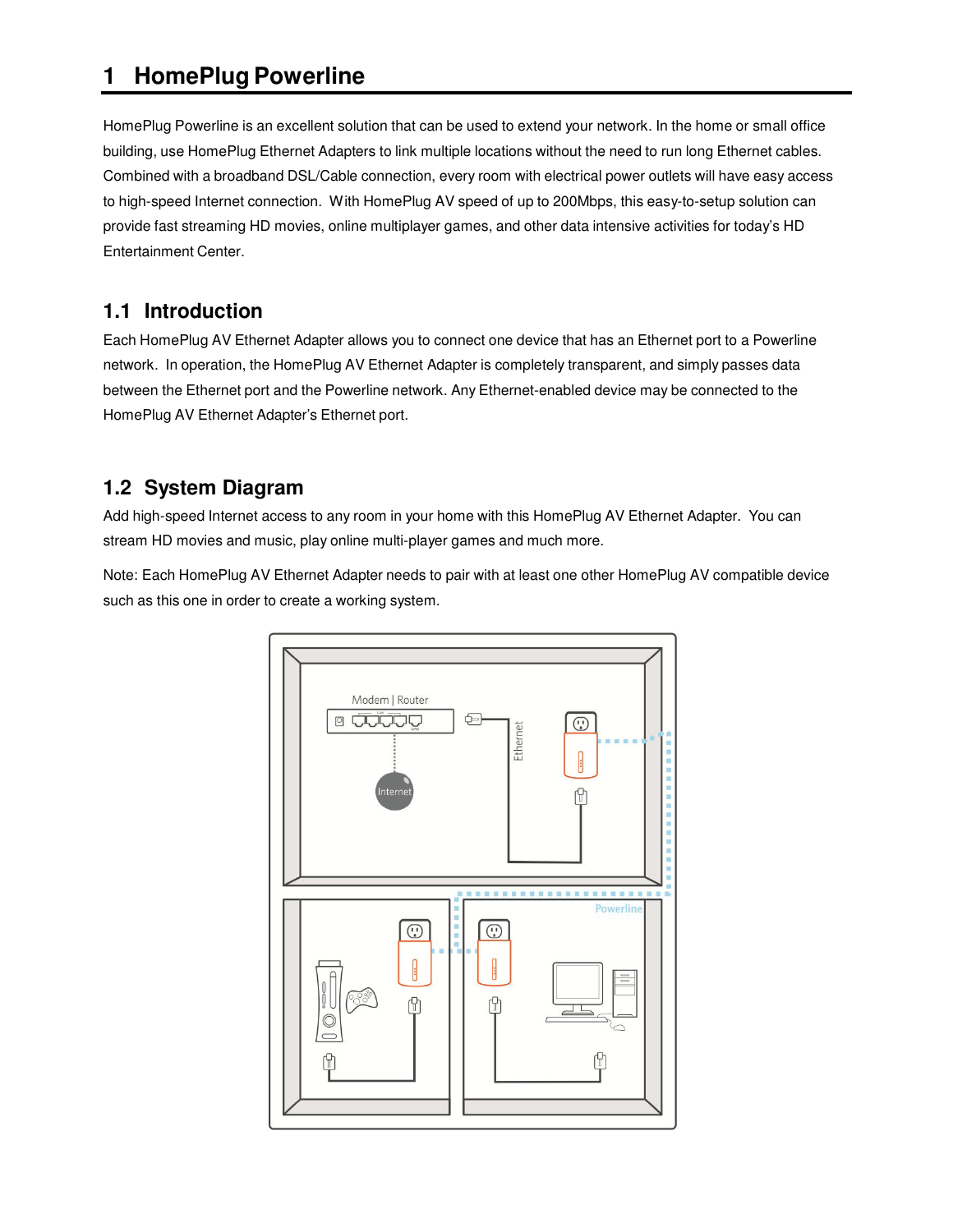## **1.3 Casing Details**

### Front Casing

The front casing contains 3 status lights: Power, PLC Link, and Ethernet Link.



#### Status Lights

**Power** 

On: This HomePlug Ethernet Adapter is receiving electrical power

Off: Power off

Flashing Green: Device in standby mode

#### PLC Link

The PLC (Powerline) Link light will indicate the overall speed of your network with 3 colors: Red: Minimum connection indicates weak signal and slower network speed: less than 50Mbps Orange: Normal signal with standard network speed: 50-100Mbps Green: Excellent signal with optimal network speed: 100Mbps+ Off: No activity. This HomePlug Ethernet Adapter is not connected

Ethernet Link Solid Green: 10/100 Mbps port linked Blinking: 10/100 Mbps port transmitting or receiving Off: Ethernet Link not active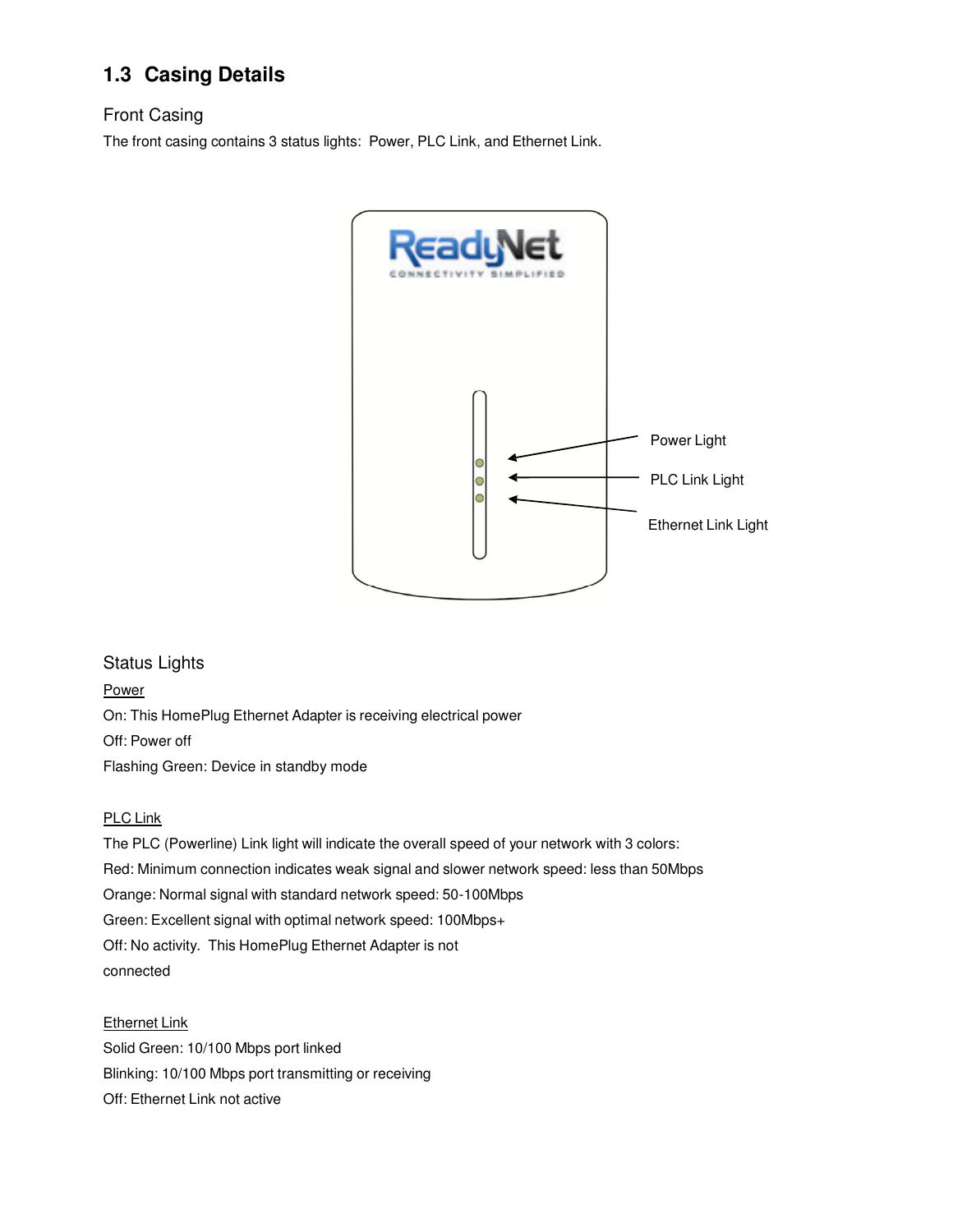#### Bottom Casing

The bottom casing contains a recessed Reset Button, a Security Button, and an Ethernet Port.



#### **Buttons**

#### **Security**

This button is designed to generate an individual HomePlug AV network group under multiple nodes environment. Please refer to the optional **Individual HomePlug AV Network Setup** section below for more details.

#### Reset

This button is used to clear ALL data and restore ALL settings to the factory default values.

Note: The HomePlug AV Ethernet Adapter must be plugged in to restore it to factory defaults. Using a small object like a paper clip, depress and hold the Reset button until the status lights begin to flash. The Reset button will need to be depressed for about 2 to 3 seconds for the reset to occur.

### **1.4 Initial Setup**

HomePlug is a plug and play device; user is able to plug and play without any complex configuration and settings. You can use HomePlug AV Ethernet Adapter to connect networkable devices like computers and game consoles di- rectly to each other. You can also connect devices like a computer or Blu-ray Disc™ player to a router or modem for Internet access.

#### Connect the HomePlug AV Ethernet Adapter to a Computer or Modem/Router

- 1. Plug one end of the Ethernet Cable into the Ethernet Port on the bottom of the HomePlug AV Ethernet Adapter
- 2. Plug the HomePlug AV Ethernet Adapter into a AC Wall Power Outlet near the device you want to connect

*Warning: Do not plug this HomePlug AV Ethernet Adapter into a powerstrip that has surge protection. Doing so will degrade Powerline performance. For best performance, plug all HomePlug AV Ethernet Adapters directly into a wall outlet.*

- 3. For connecting to a computer: Plug the other end of the Ethernet Cable into an OPEN Ethernet Port located on your computer.
- 4. For connecting to a Modem or Router for Internet access: Plug the other end of the Ethernet Cable into an OPEN Ethernet Port on your Modem or Router.
- 5. Make sure that the PLC Link light on each HomePlug AV Ethernet Adapter turns solid green.
- 6. Your HomePlug AV Ethernet Adapters are now connected forming a HomePlug AV network.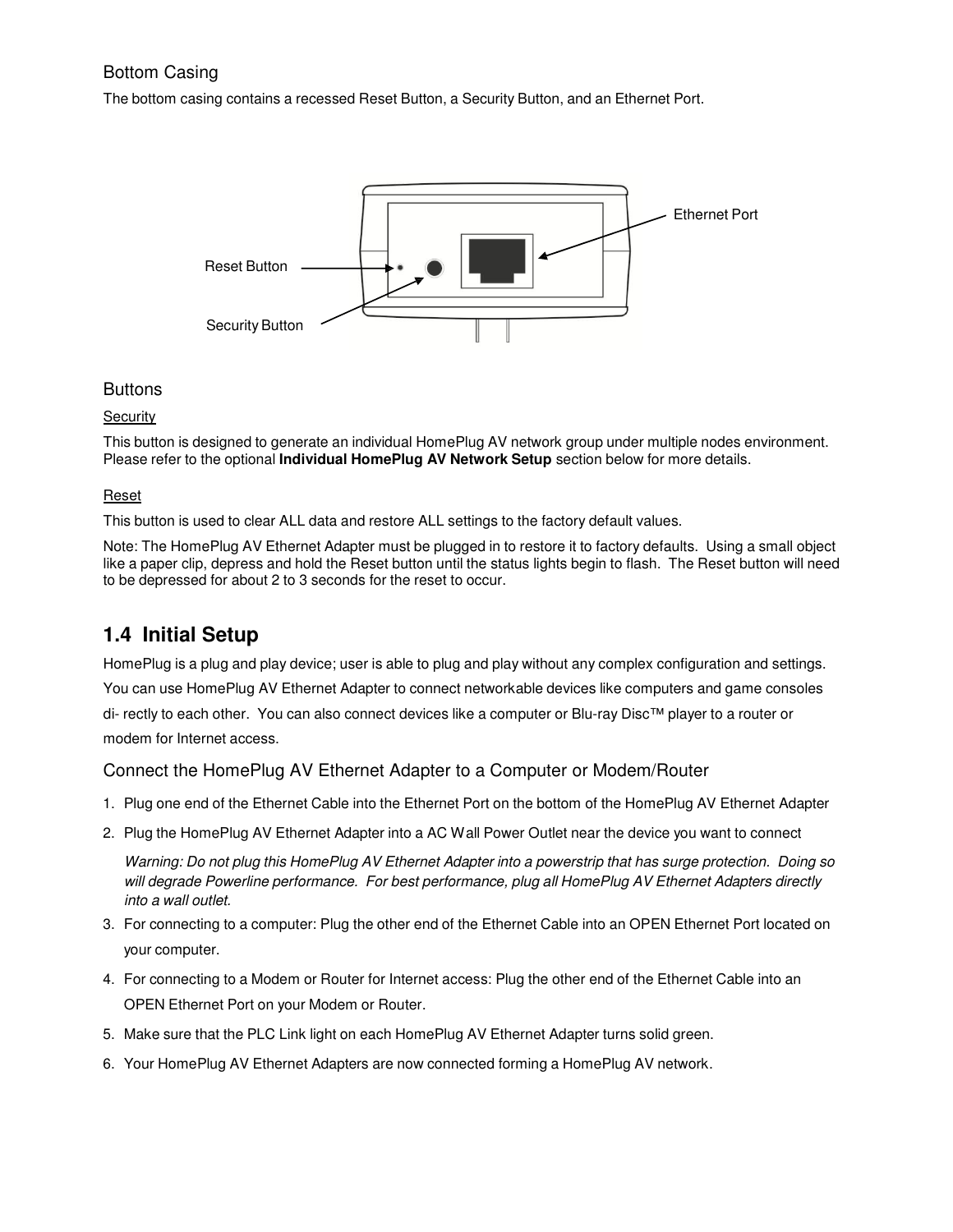All HomePlug AV Ethernet Adapters ship with a default security key so they will automatically link to all other HomePlug AV Ethernet Adapters sharing the same electrical lines. If there are other HomePlug AV Ethernet Adapters in the building (such as in an office or apartment building), you may want to create your own individual HomePlug AV net- work group so other HomePlug AV Ethernet Adapters cannot connect to your network.

This section describes how to use the Security button for configuration in the following situations:

### **2.1 Creating a new individual HomePlug AV network (Network AB)**

Two unassociated Adapters (**Adapter A** and **Adapter B**) are forming a new network—Network AB



The procedure is as follows:

- 1. Press and hold the Security button on *Adapter A* for 10 seconds. Release it when the Power light flashes. The password to *Adapter A* has just been erased. It must now be linked to your network to adopt the new network se- curity key.
- 2. Press and hold the security button on *Adapter B* for 10 seconds and release it when the Power light flashes. The password to *Adapter B* has just been erased. It must now be linked to your network to adopt the new network se- curity key.
- 3. Currently, *Adapter A* and *Adapter B* are not networked
- 4. Press and hold the Security button on *Adapter A* for 2 seconds then release.
- 5. The Power light on *Adapter A* starts to flash.
- 6. Within 120 seconds after the Power light on *Adapter A* starts to flash, press and hold the Security button on *Adapter B* for 2 seconds then release.
- 7. Both *Adapter A* and *Adapter B* are now networked together.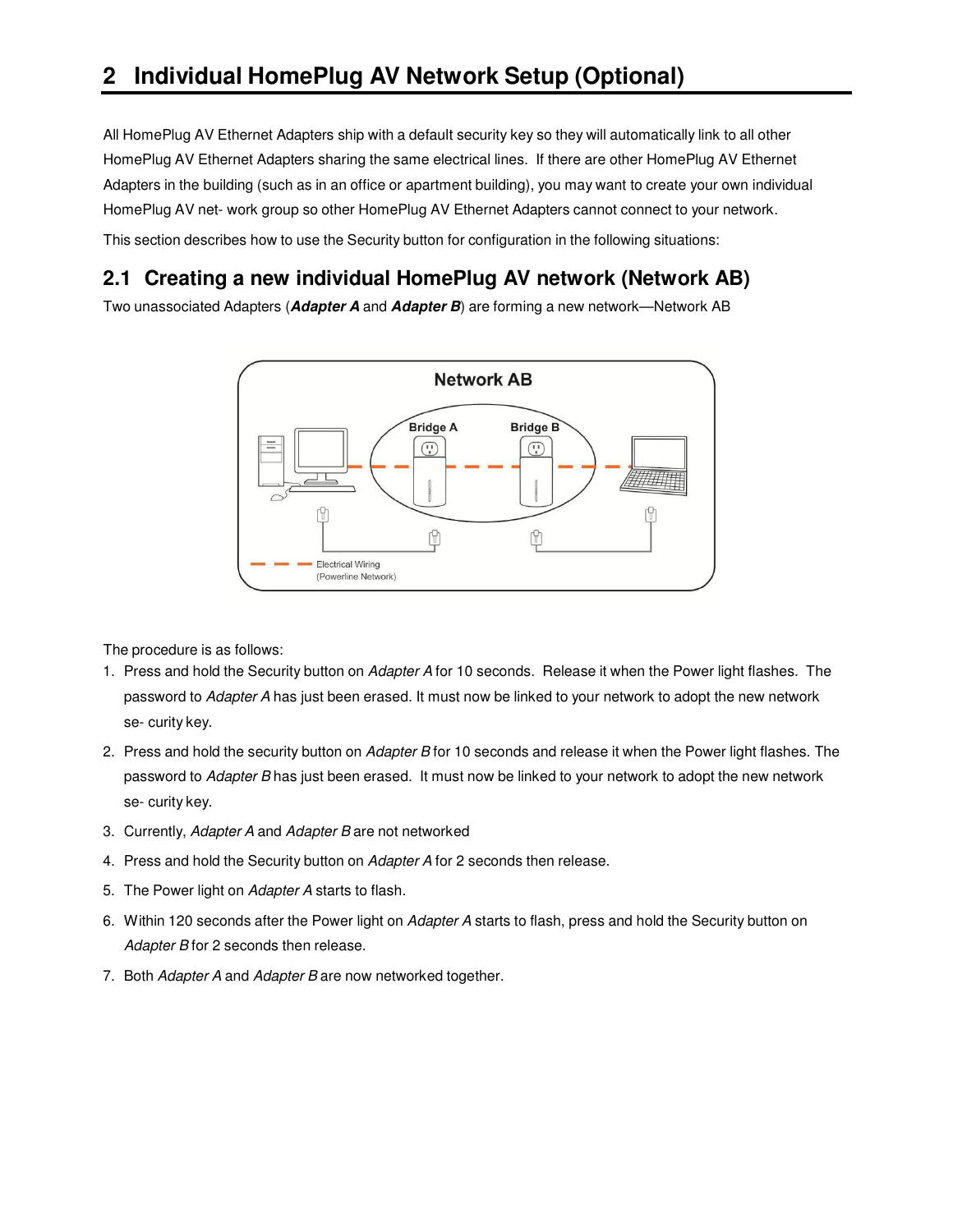## **2.2 Adding Adapter C to existing Network AB (Network ABC)**

One unassociated **Adapter C** is added to an existing Network AB.



The procedure is as follows:

- 1. Press and hold the Security button on *Adapter C* for 10 seconds. Release it when the Power light flashes. The password to *Adapter C* has just been erased. It must now be linked to your network to adopt the new network security key.
- 2. Press and hold the security button on *Adapter A* for 2 seconds. The Power light on *Adapter A* starts to flash.
- 3. Within 120 seconds after the Power light on *Adapter A* starts to flash, press and hold the security button on *Adapter C* for 2 seconds then release.
- 4. *Adapter A*, *Adapter B* and *Adapter C* are now networked to each other.

### **2.3 Removing Adapter B from Adapter A & C Network and join with Adapter D & E (Network BDE)**

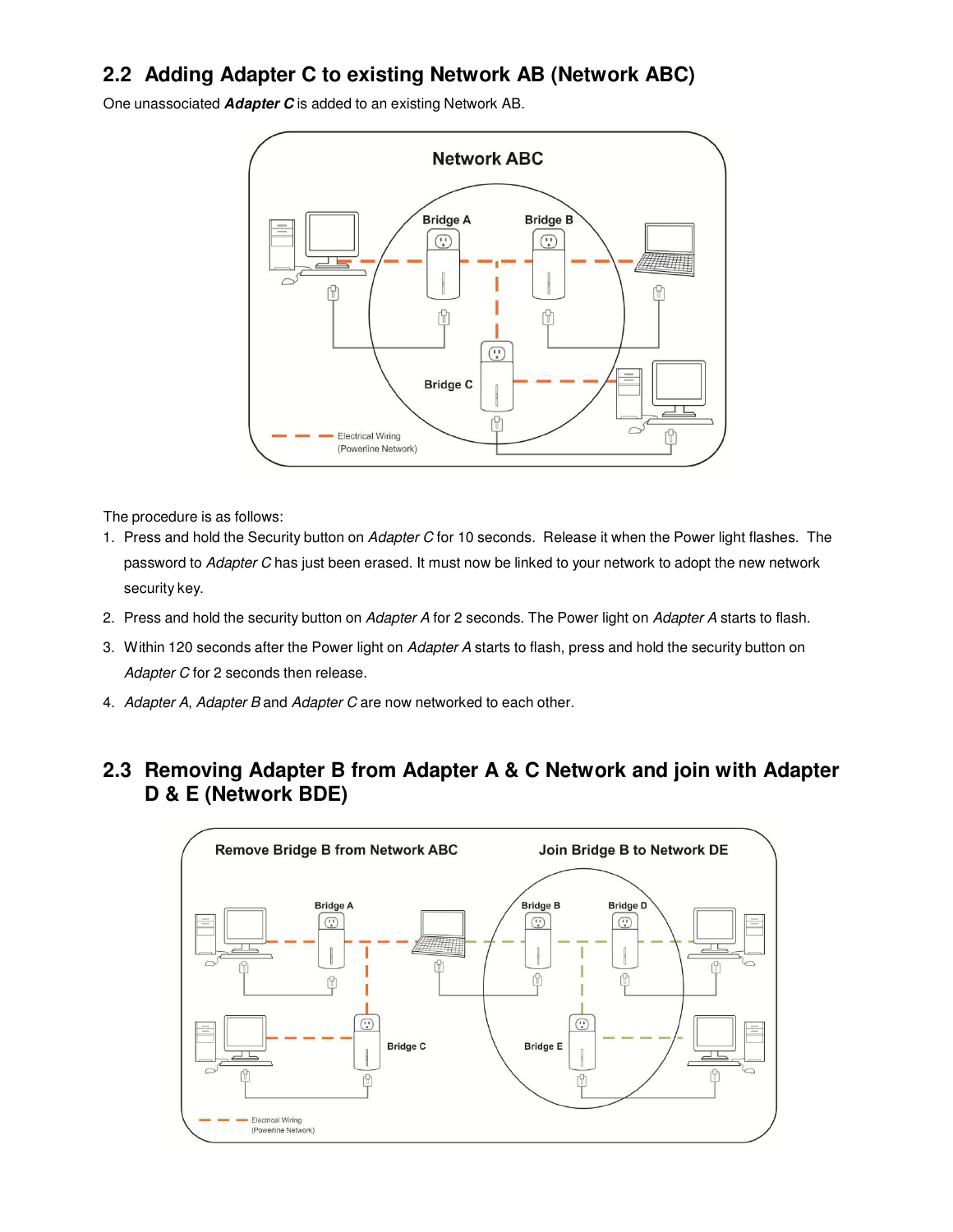The procedure is as follows:

- 1. Press and hold the Security button on *Adapter B* for 10 seconds. Release it when the Power light flashes. The password to *Adapter B* has just been erased and removes itself from *Adapter A & C*.
- 2. Press and hold the Security button on *Adapter D* for 2 seconds.
- 3. Within 120 seconds after the Power light on *Adapter D* starts to flash, press and hold the Security button on *Adapter B* for 2 seconds then release.
- 4. *Adapter B* and *Adapter D* are now connected to each other, which in turn becomes part of Network BDE.

## **3 Troubleshooting**

If your HomePlug AV Ethernet Adapters have difficulty communicating with each other, check the following:

- Try power cycling the unit by unplugging it from the wall for 10 seconds and plugging it in again.
- Use a pin and hold the Reset button down for 2 seconds on each unit you are trying to connect. The HomePlug AV Ethernet Adapter's light will flash, the units will reset and attempt to link using default factory settings.
- Try plugging the HomePlug AV Ethernet Adapter into an adjacent plug.
- HomePlug AV Ethernet Adapters work better when plugged directly into the wall outlet. Connecting these Ether- net Adapters to a power strip or surge protector may degrade network performance or completely stop network signals.
- This HomePlug AV Ethernet Adapter should not be used on GFI protected outlets as some outlets will filter out HomePlug Powerline signal.
- This HomePlug AV Ethernet Adapter should not be used in areas with excessive heat.
- Certain florescent or incandescent lights are noise sources on the electrical and can degrade performance.
- If your building has more than one circuit breaker box, your HomePlug AV Ethernet Adapters may not be able to connect between the different circuit breaker boxes. In this case, connect one HomePlug AV Ethernet Adapter to a power outlet located on each of the circuit boxes. Connect Ethernet cable between each of the HomePlug AV Ethernet Adapters to link the different circuits together. This will allow the HomePlug AV Ethernet Adapters from different circuit breaker boxes to connect.